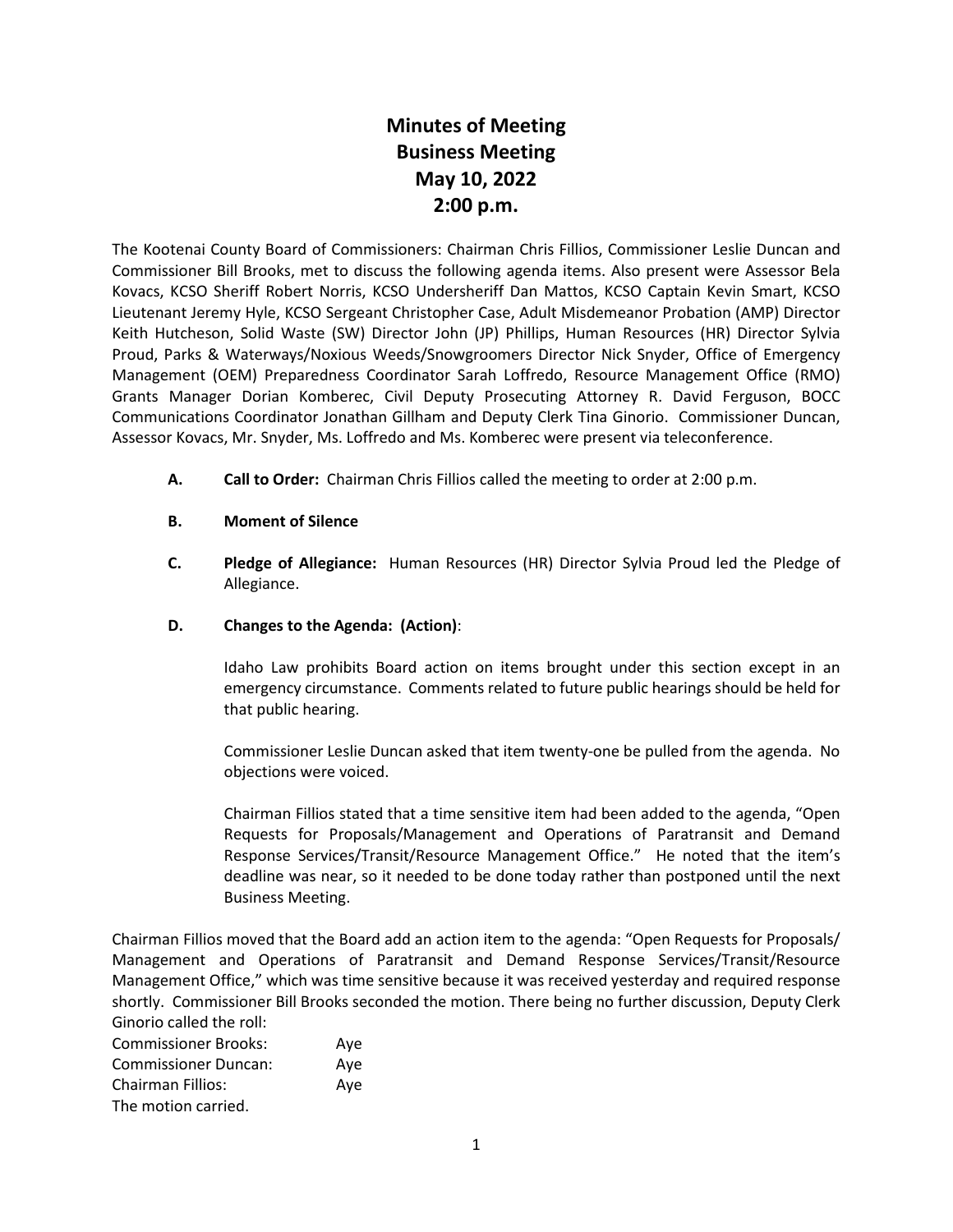Chairman Fillios stated that this would be addressed as the final action item of this meeting.

## **E. Approve Meeting Minutes (Action)**

| 04/25/2022 | Airport                               |
|------------|---------------------------------------|
| 04/25/2022 | <b>Tax Exempt Application Hearing</b> |
| 04/25/2022 | <b>Tax Exempt Revocation</b>          |
| 04/26/2022 | <b>Business Meeting</b>               |
| 04/26/2022 | Solid Waste FY23 Budget               |
| 04/26/2022 | Parks & Waterways                     |
| 04/27/2022 | Human Resources: Personnel Changes    |
| 05/04/2022 | Executive Session §74-206(1)(b)       |
| 05/05/2022 | <b>Community Development Update</b>   |

Commissioner Bill Brooks moved that the Board approve items one through nine on the agenda, the submitted minutes for approval. Commissioner Duncan seconded the motion. There being no further discussion, Deputy Clerk Ginorio called the roll:

| <b>Commissioner Brooks:</b> | Aye |
|-----------------------------|-----|
| <b>Commissioner Duncan:</b> | Ave |
| Chairman Fillios:           | Aye |
| The motion carried.         |     |

# **F. Approve Consent Calendar:**

Treasurer's Cancellation of Taxes – Solid Waste Fees for AIN/PIN: 311299 Consent to Electronic Communications/ICRMP Memorandum Re: Authorization to Expend Funding – ORV Fund Balance – Kids' ORV Training Area Notice of Termination of Memorandum of Understanding/Placement of Buoys as Regulatory Markers/Hayden Lake Watershed Improvement District Hayden Area Regional Sewer Board (HARSB) Payment Approval Forms/TML Construction/Avondale Irrigation District/J-U-B Engineering/Aqua Engineering/Wes Tech/Strata/PW Tech/Panhandle Area Council Human Resources PAF/SCF Report for FY22 PP10 Week 2 BOCC Signatures for Indigent Cases: 04/28/2022 – 05/04/2022

Commissioner Brooks moved that the Board approve items ten through sixteen as part of the Consent Calendar. Commissioner Duncan seconded the motion. There being no further discussion, Deputy Clerk Ginorio called the roll:

| <b>Commissioner Brooks:</b> | Ave |
|-----------------------------|-----|
| <b>Commissioner Duncan:</b> | Aye |
| <b>Chairman Fillios:</b>    | Aye |
| The motion carried.         |     |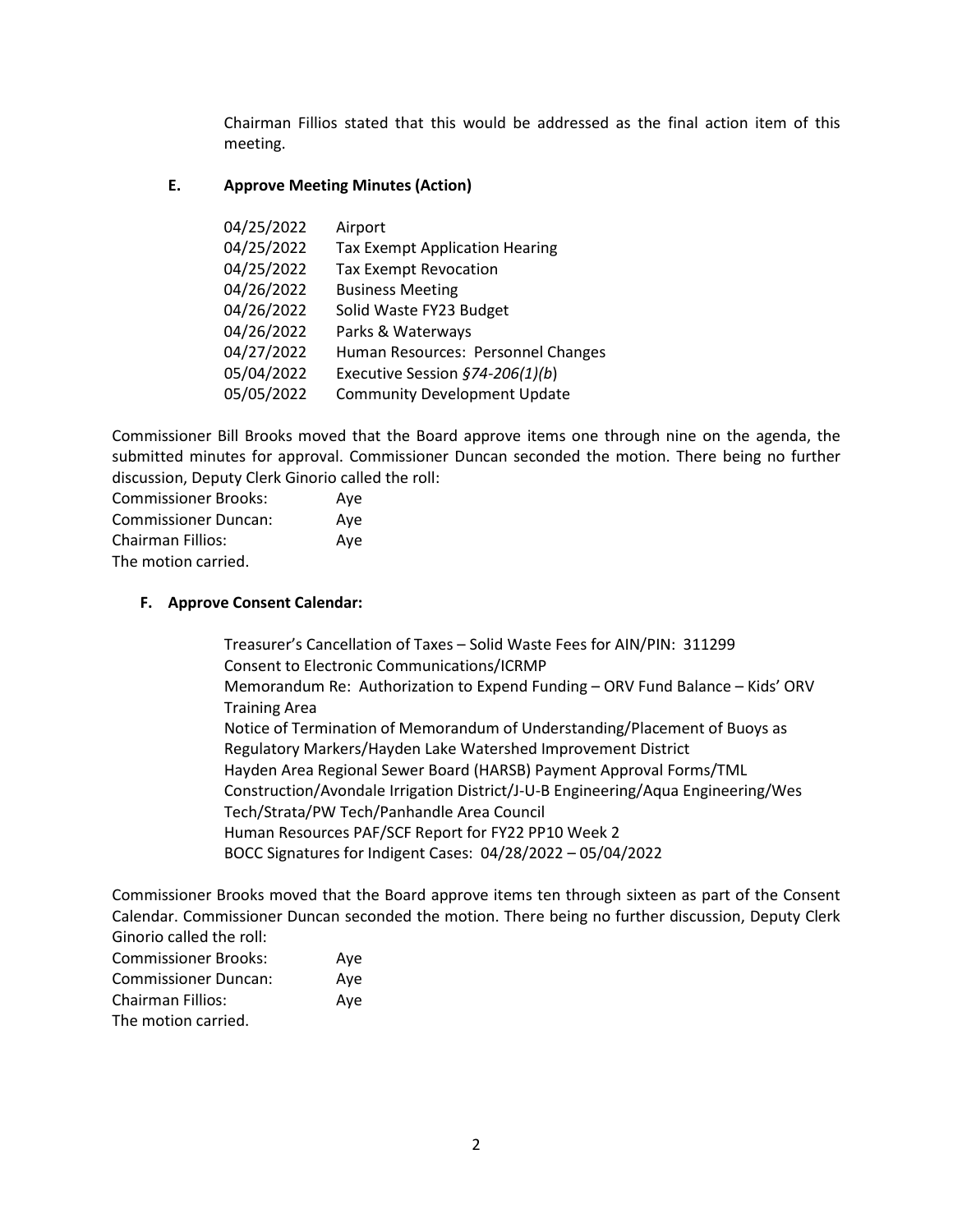#### **G. Approve Payables List (Action):**

Commissioner Brooks moved that the Board accept the Payables List for the week of May 2, 2022 through May 6, 2022 in the amount of \$690,399.49, with \$1,251.51 in jury payments. Commissioner Duncan seconded the motion. There being no further discussion, Deputy Clerk Ginorio called the roll:

| <b>Commissioner Brooks:</b> | Ave |
|-----------------------------|-----|
| <b>Commissioner Duncan:</b> | Ave |
| <b>Chairman Fillios:</b>    | Ave |
| The motion carried.         |     |

#### **H. Business:**

# **Transport Hauling Services Contract Second Amendment/NRC Environmental Services/Solid Waste (Action)**

Solid Waste (SW) Director John (JP) Phillips requested the Board's approval for an amendment to the Transport Hauling Services Contract with NRC Environmental Services. He explained that the increased cost for gas made it wise to allow for more frequent adjustments in the contract's fuel price. He said this amendment would allow adjustments on a quarterly basis and would be to the advantage of both the County and NRC. In response to a request from Commissioner Brooks, he agreed to notify the Board at one of the SW Update meetings if the gas prices changed drastically.

Commissioner Brooks moved that the Board approve the Transport Hauling Services Contract Second Amendment between NRC Environmental Services and Solid Waste. Commissioner Duncan seconded the motion. There being no further discussion, Deputy Clerk Ginorio called the roll:

| <b>Commissioner Brooks:</b> | Ave |
|-----------------------------|-----|
| <b>Commissioner Duncan:</b> | Ave |
| Chairman Fillios:           | Aye |
| The motion carried.         |     |

Mr. Phillips exited the meeting at 2:07 p.m.

#### **Vehicle Maintenance Agreement/Kootenai Truck & Auto Repair/Dreckman/Resource Management Office (Action)**

Resource Management Office (RMO) Grants Manager Dorian Komberec requested the Board's approval of a Vehicle Maintenance Agreement with Kootenai Truck & Auto Repair for maintenance and repair work for Paratransit vehicles. She indicated that there was a price increase from the previous year and suggested that the Commissioners get further details on that from RMO Director Jody Bieze.

Civil Deputy Prosecuting Attorney R. David Ferguson confirmed that the documents specified that the cost was listed as "not to exceed \$50,000."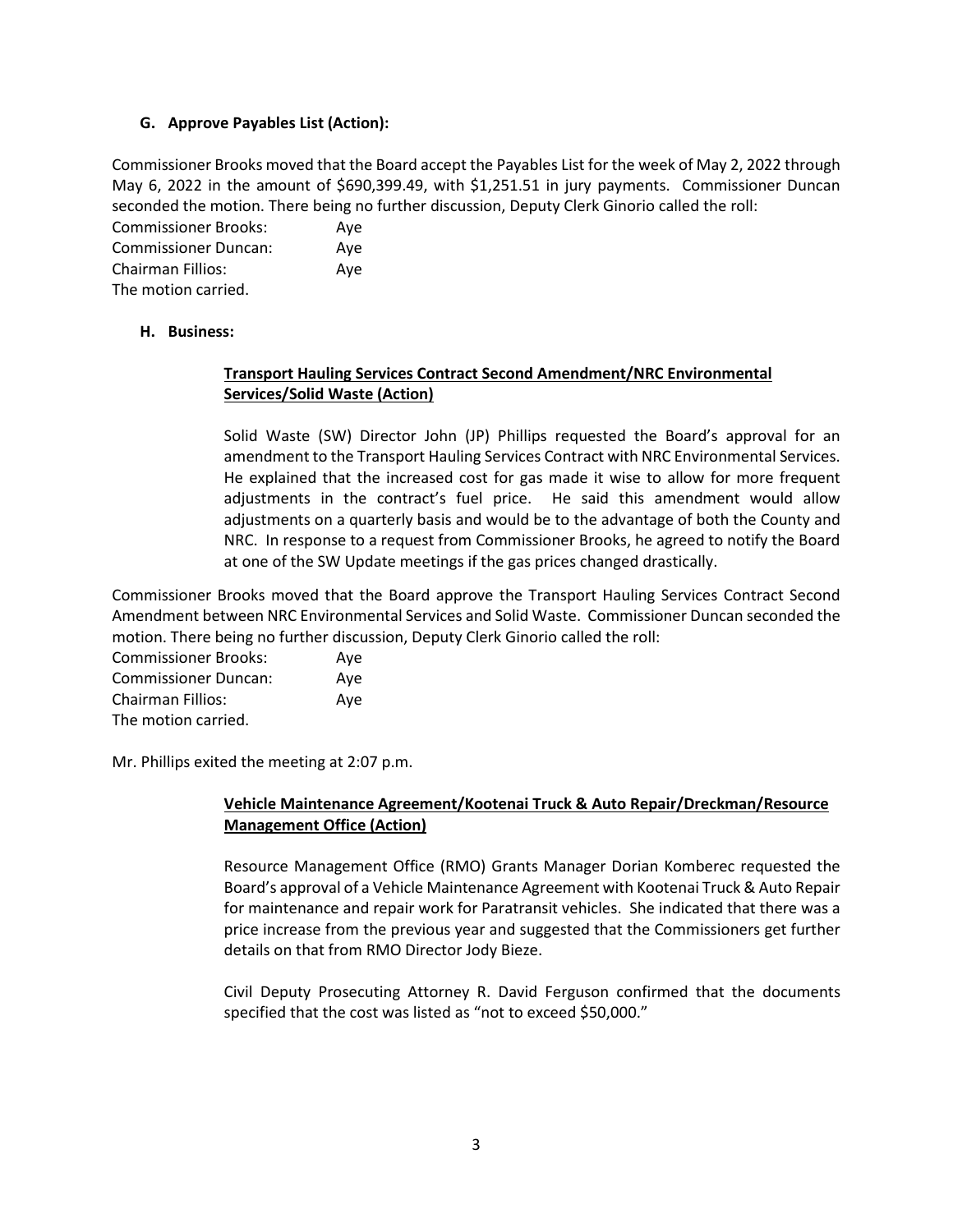Commissioner Brooks moved that the Board approve the Vehicle Maintenance Agreement between Kootenai Truck & Auto Repair and the Resource Management Office, as presented. Commissioner Duncan seconded the motion. There being no further discussion, Deputy Clerk Ginorio called the roll:

Commissioner Brooks: Aye Commissioner Duncan: Aye Chairman Fillios: Aye The motion carried.

#### **Contract Modification/XTR Value Services/Assessor (Action)**

Assessor Bela Kovacs requested the Board's approval of modifications to the contract with XTR Value Services. He explained that the scope of work and the number of hours provided would be increased. He said that this would increase the cost by \$17,500, to a total of \$59,500. He indicated that the diagnosis and correction of problems with the Assessor's Office's programs would improve their service to the County.

Commissioner Brooks moved that the Board approve the contract modification with XTR Value Services for the Assessor's Office. Commissioner Duncan seconded the motion. There being no further discussion, Deputy Clerk Ginorio called the roll:

| <b>Commissioner Brooks:</b> | Aye |
|-----------------------------|-----|
| <b>Commissioner Duncan:</b> | Aye |
| Chairman Fillios:           | Ave |
| The motion carried.         |     |

# **Board Approval Request: Approval of FY23 Public Defense Commission Grant Application /Public Defender (Action)**

This item was pulled from the agenda.

#### **Non-disclosure Agreement/PMR Healthcare/Human Resources (Action)**

Human Resources (HR) Director Sylvia Proud requested the Board's approval of a Nondisclosure Agreement offered to PMR Healthcare. She explained that this would allow HR and Alliant to give PMR Healthcare access to the County's health benefits information to determine whether it would be cost effective to create an onsite or near-site health clinic and pharmacy. She said that covered members would then be able to receive services and have their co-pay amounts waived.

Commissioner Brooks moved that the Board approve the Non-disclosure Agreement between PMR Healthcare and Human Resources. Commissioner Duncan seconded the motion. There being no further discussion, Deputy Clerk Ginorio called the roll:

| <b>Commissioner Brooks:</b> | Aye |
|-----------------------------|-----|
| <b>Commissioner Duncan:</b> | Ave |
| <b>Chairman Fillios:</b>    | Aye |
| The motion carried.         |     |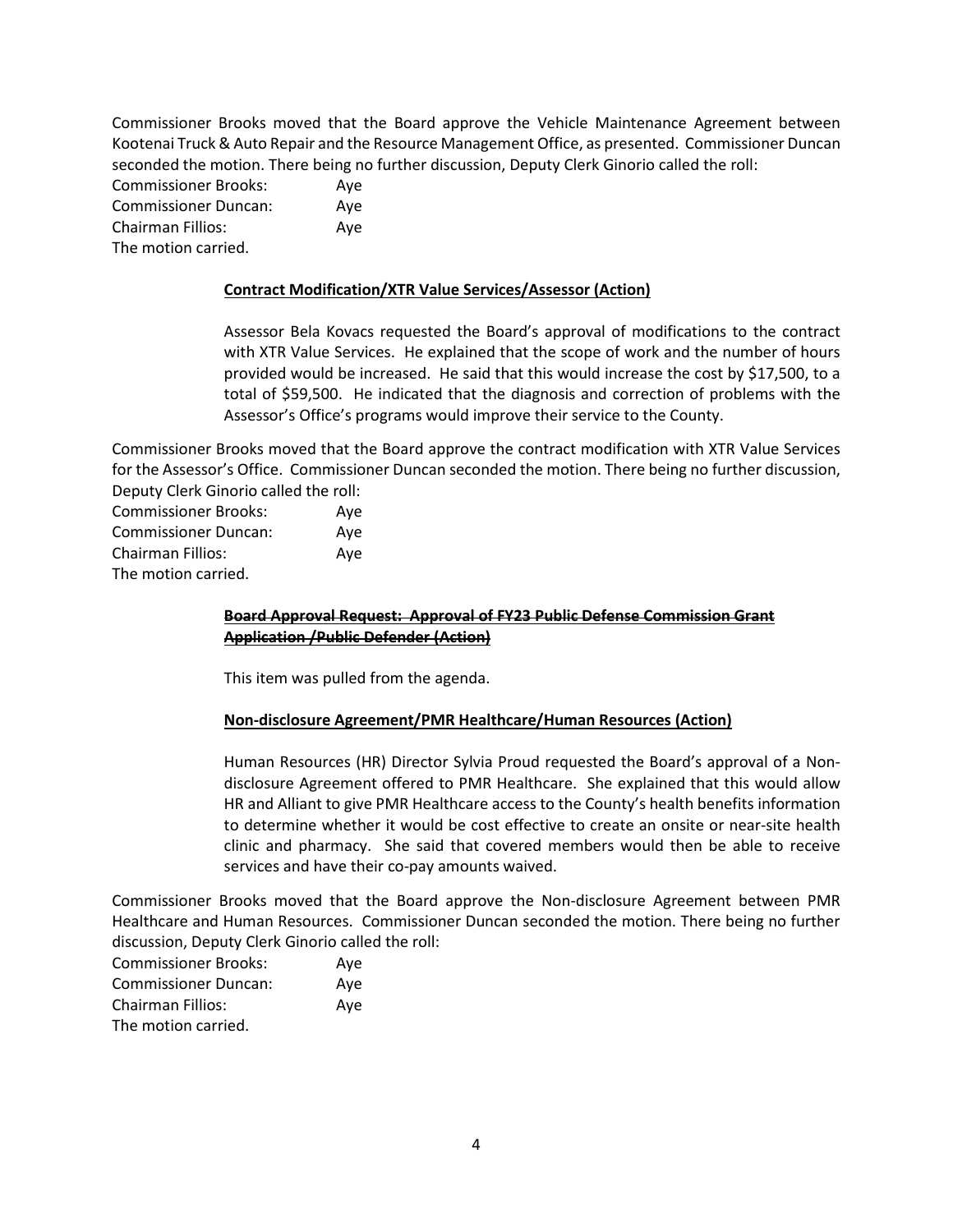# **Board Approval Request: Adoption of OEM Emergency Plan/Office of Emergency Management (Action)**

Office of Emergency Management (OEM) Preparedness Coordinator Sarah Loffredo requested the Board's approval of the OEM Emergency Plan.

Commissioner Brooks moved that the Board approve the request for adoption of the OEM Emergency Plan for the Office of Emergency Management. Commissioner Duncan seconded the motion. There being no further discussion, Deputy Clerk Ginorio called the roll:

| <b>Commissioner Brooks:</b> | Ave |
|-----------------------------|-----|
| <b>Commissioner Duncan:</b> | Ave |
| Chairman Fillios:           | Ave |
| The motion carried.         |     |

## **Financial/Budget: Fleet Management Committee/Request for Signature on a PO for Sheriff's Office/Adult Misdemeanor Probation (Action)**

Adult Misdemeanor Probation (AMP) Director Keith Hutcheson requested the Board sign a PO (Purchase Order) for a vehicle for the Sheriff's Office. He reported that this was not for an additional vehicle; the PO had been submitted with others previously but this one had not been signed appropriately.

Commissioner Brooks moved that the Board approve the Financial/Budget request from the Fleet Management Committee for a signature on a purchase order for the Sheriff's Office. Commissioner Duncan seconded the motion. There being no further discussion, Deputy Clerk Ginorio called the roll:

Commissioner Brooks: Aye Commissioner Duncan: Aye Chairman Fillios: Aye The motion carried.

Mr. Hutcheson exited the meeting at 2:19 p.m.

# **Grant Application/KCSO Body Worn Cameras – Jail Program Expansion/DOJ Bureau of Justice Assistance \$20,000/In Kind Match FY23 Ask \$20,000/Sheriff – Jail (Action)**

KCSO Sergeant Christopher Case requested the Board's approval to submit a grant application for body cameras for Detention Deputies. He indicated that the grant would require \$20,000 in matching funds. He said this would be part of the FY23 budget.

Commissioner Brooks moved that the Board approve the grant application for KCSO Body Worn Cameras – Jail Program Expansion/DOJ Bureau of Justice Assistance, with a \$20,000 grant match. Commissioner Duncan seconded the motion. There being no further discussion, Deputy Clerk Ginorio called the roll:

| <b>Commissioner Brooks:</b> | Ave |
|-----------------------------|-----|
| <b>Commissioner Duncan:</b> | Ave |
| Chairman Fillios:           | Ave |
| The motion carried.         |     |

Commissioner Duncan noted that the requested grant match had not been approved, just the request to submit the grant application. The grant match will be considered during the budget process.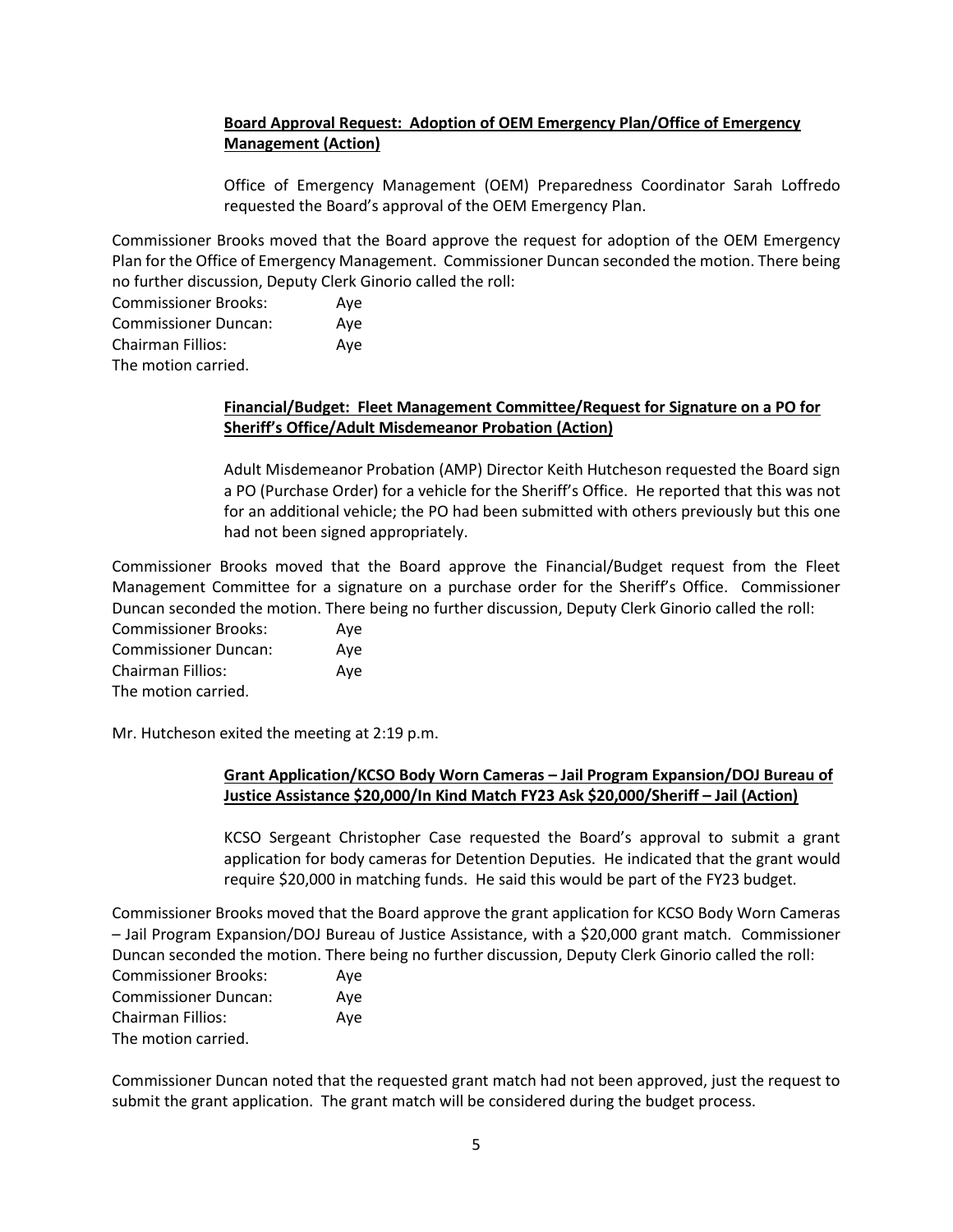# **Contract Agreement for Law Enforcement at State Line Raceway/State Line Speedway/Sheriff/Patrol (Action)**

KCSO Captain Kevin Smart requested the Board's approval for a contract agreement with State Line Speedway. He explained that this request was retroactive, since the event had already taken place last Sunday. He said they hadn't been able to move the contract through quickly enough, but there had been two Deputies present, on an overtime detail.

Commissioner Duncan asked if the contract included the Speedway's next event in July.

Captain Smart said he thought it was for just the Lantern Festival last Sunday.

Mr. Ferguson noted that the documents also included the Sunday, July 3, Demolition Derby.

Captain Smart stated that the other event had not been specifically mentioned to him, but that KCSO had provided coverage for it in the past. He said they would certainly be needed there this year also, so there was no problem from his point of view with the second event being included.

Commissioner Brooks moved that the Board approve the contract agreement for law enforcement at State Line Raceway, as presented. Commissioner Duncan seconded the motion. There being no further discussion, Deputy Clerk Ginorio called the roll:

| <b>Commissioner Brooks:</b> | Aye |
|-----------------------------|-----|
| <b>Commissioner Duncan:</b> | Ave |
| Chairman Fillios:           | Aye |
| The motion carried.         |     |

Chairman Fillios asked that item twenty-seven on the agenda be moved to the end of the meeting.

#### **Board Approval Request: K9 Training in Alabama/Sheriff/Patrol (Action)**

KCSO Lieutenant Jeremy Hyle requested the Board's approval to send two Deputies for K9 training in Alabama. He stated that the total cost would be \$53,005, which would include the purchase prices for two dogs, as well as all other related expenses.

Commissioner Brooks moved that the Board approve the request for K9 training in Alabama for the Sheriff's Office. Commissioner Duncan seconded the motion. There being no further discussion, Deputy Clerk Ginorio called the roll:

| <b>Commissioner Brooks:</b> | Aye |
|-----------------------------|-----|
| <b>Commissioner Duncan:</b> | Ave |
| <b>Chairman Fillios:</b>    | Ave |
| The motion carried.         |     |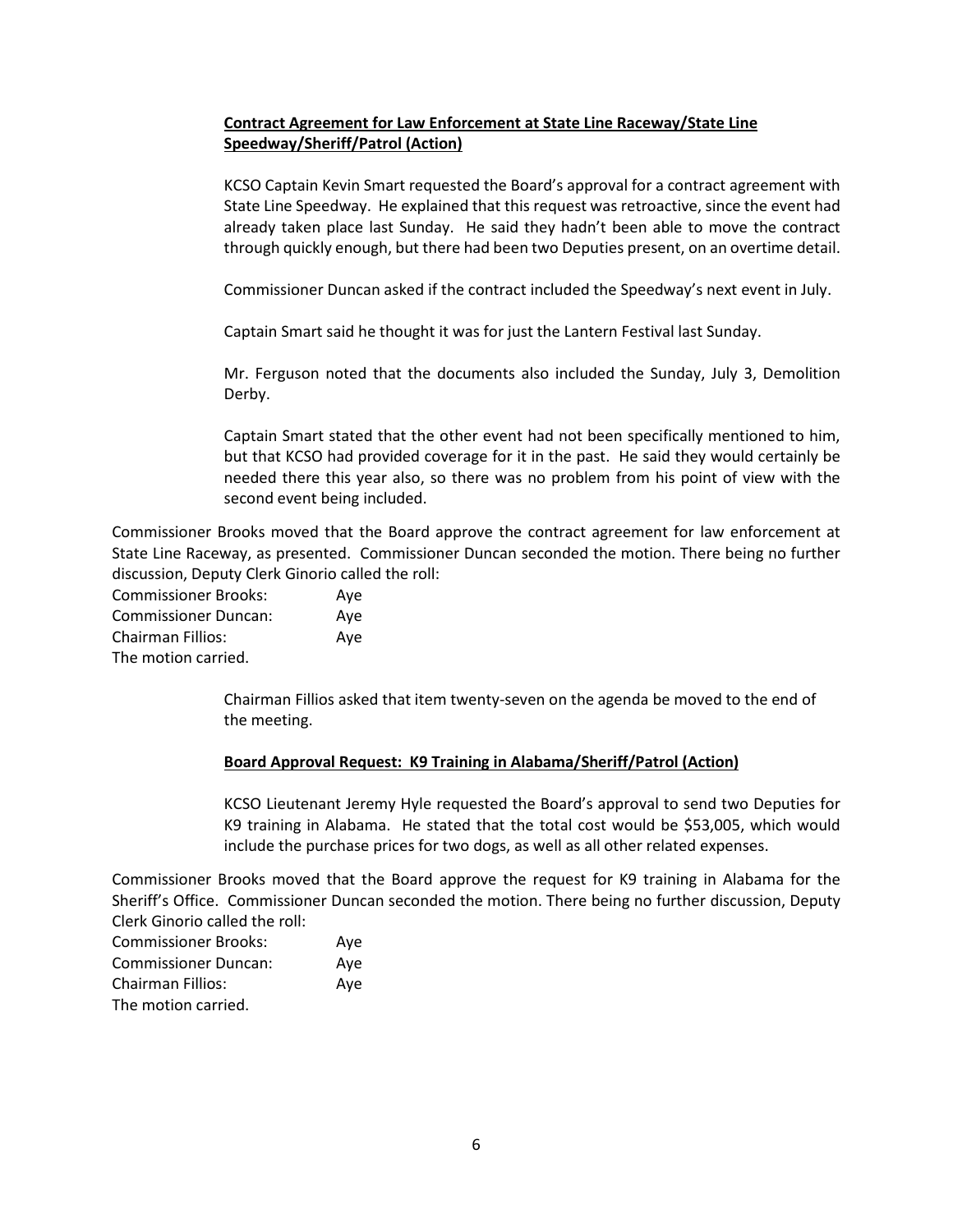# **Kootenai County Fire & Rescue Fire District Annexation/Request for Annexation/Gray/ BOCC (Action)**

Mr. Ferguson stated that all requirements had been met for the indicated property to be annexed into Kootenai County Fire & Rescue Fire District.

Commissioner Brooks moved that the Board approve Kootenai County Fire & Rescue Fire District annexation request from the party of Gray, as presented. Commissioner Duncan seconded the motion. There being no further discussion, Deputy Clerk Ginorio called the roll:

| <b>Commissioner Brooks:</b> | Ave |
|-----------------------------|-----|
| <b>Commissioner Duncan:</b> | Ave |
| Chairman Fillios:           | Ave |
| The motion carried.         |     |

#### **Resolution 2022-34/Surplus Property and Asset Deletion/Parks & Waterways (Action)**

Parks & Waterways/Noxious Weeds/Snowgroomers Director Nick Snyder requested the Board's approval of Resolution 2022-34, to surplus property and permit asset deletion of docks that were constructed in 2004 and were no longer in service.

Commissioner Brooks moved that the Board approve Resolution 2022-34, for surplus property and asset deletion for Parks & Waterways. Commissioner Duncan seconded the motion. There being no further discussion, Deputy Clerk Ginorio called the roll:

| <b>Commissioner Brooks:</b> | Aye |
|-----------------------------|-----|
| <b>Commissioner Duncan:</b> | Ave |
| <b>Chairman Fillios:</b>    | Aye |
| The motion carried.         |     |

#### **Open Requests for Proposals/Management and Operations of Paratransit and Demand Response Services/Transit/Resource Management Office (Action)**

Chairman Fillios stated that the box's top had been accidentally opened by BOCC staff, but the contents had not been disturbed. He said this was a response to RMO's Request for Proposals (RFP) for management and operations of Paratransit and Demand Response Services from MV Transportation in California.

Ms. Komberec confirmed that this was the only response they had received for this RFP.

Chairman Fillios moved that the Board moved that the Board acknowledge receipt of the RFP response and forward it to RMO and Legal for review. Commissioner Brooks seconded the motion. There being no further discussion, Deputy Clerk Ginorio called the roll:

| <b>Commissioner Brooks:</b> | Aye |
|-----------------------------|-----|
| <b>Commissioner Duncan:</b> | Ave |
| <b>Chairman Fillios:</b>    | Ave |
| The motion carried.         |     |